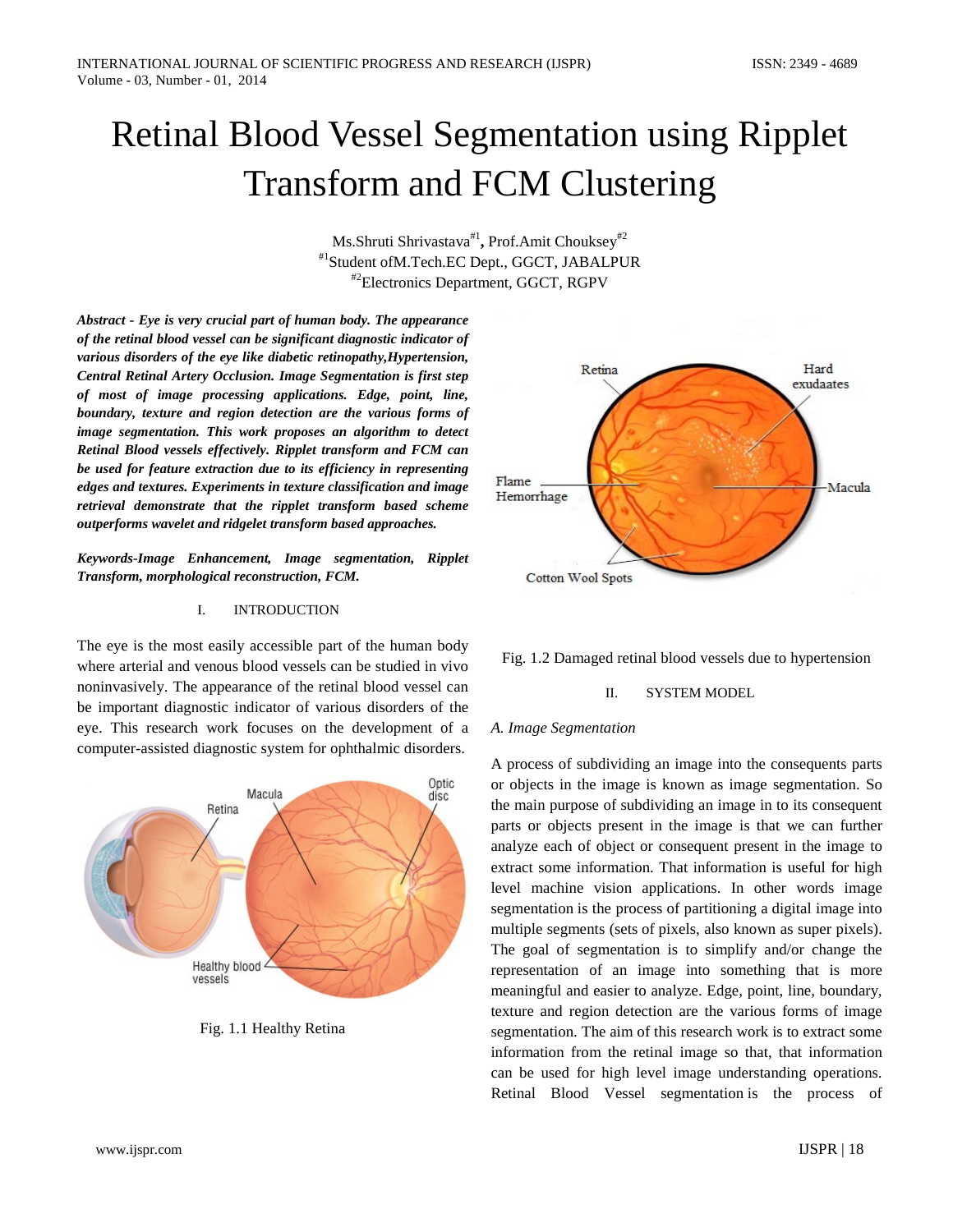partitioning a [digital retinal blood vessel image](http://en.wikipedia.org/wiki/Digital_image) into multiple segments [\(sets](http://en.wikipedia.org/wiki/Set_(mathematics)) of [pixels,](http://en.wikipedia.org/wiki/Pixel) also known as super pixels).Retinal blood vessel segmentation of retinal blood vessels attributes, such as length, width and/or branching pattern and angles are utilized for diagnosis, screening, treatment, and evaluation of various diseases such as diabetes, hypertension etc.It is observed from the literature survey that the retinal blood vessels of patients suffering from hypertension, diabetes, cardiovascular diseases exhibit morphological changes and deformations in the blood vessel.These minute changes in the retinal blood vessels are not easy to detect. The retinal images are degraded due to imaging conditions that makes the segmentation of the blood vessels difficult [2].Manual segmentation of retinal blood vessels is a long and tedious task which also requires training and skill. It is commonly accepted by the medical community that automatic quantification of retinal vessels is the first step in the development of a computer-assisted diagnostic system for eyedisorders. Many efforts have been made and various methods have been introduced in order to segment retinal images but they are not capable to detect very thin blood vessels so this proposed work is basically introduce to overcome this tedious task. There are two types of segmentation approaches by which segmentation is done.

## *1. Discontinuity based*

## *2. Similarity based*

In discontinuity based approach, the partition or subdivision of an image is carried out based on some abrupt changes in intensity levels in an image or abrupt changes in gray levels of an image. Isolated Point Based Segmentation, Line based Segmentation and Edge based Segmentation are the types of discontinuity based segmentation. In edge based segmentation, segmentation is done by detecting the edges or pixels between different regions that have rapid transition in intensity are extracted and linked to form closed object boundaries [3]. The result is a binary image. Based on theory there are two main edge based segmentation methods- gray histogram and gradient based method. Similarity based approach is slightly different from discontinuity based approach. In this approach pixels in an image are grouped for thresholding, Region growing and Region splitting and merging.

## III. PREVIOUS WORK

Image Segmentation becomes difficult due to the variations in the intensities of the image .So, image has been enhanced before segmentation. In earlier cases of image segmentation Fourier transform is been used .However, Fourier transform gives an efficient representation for smooth images but, it is not capable to detect edges present in the image [10].Edges or boundaries of objects cause discontinuity or singularities in image intensity. Wavelet transform [10] has the ability to represent a function with 1D singularity. However, it is not capable to resolve 2D singularities along arbitrarily shaped curves. To overcome the previous limitation ridgelettransform [11] was introduced which is able to represent 1D singularities along arbitrarily shaped curves but, it is not capable to resolve 2D singularities. Then they proposed curvelet transform [1] which is able to represent 2D singularities along smooth curves but able to resolve arbitrarily shaped curves. And thus ripplet transform was introduced.The main aim of image segmentation is to decompose an image in to a number of disjoint regions so that the features within each region have visual similarity strong statistical correlation andreasonably good homogeneity. Mathematical morphology is a technique in which the shape oriented approach treats the image as a set and the kernel of operation known as structuring element. Dilation, erosion, opening, closing, top-hat transformation etc. are morphological operations [2] which are used to extracting, modifying, manipulating the features present in the image based on theirshapes. The process of reconstruction uses a binary morphological reconstruction method called the double threshold operator.

## IV. PROPOSED METHODOLOGY

Image quality is the difficulty in capturing image of the ocular fundus thus the image is to be enhanced before the process of segmentation.

## *A.Ripplet Transform*

Ripplet is discontinuity based transform which is generalized form of cuvelet transform [3].For efficient representation of 2D singularities along with arbitrarily shaped cuves or edges of the image ripplet transform is used because it having the following properties:

- a) Multi Resolution- It provides hierarchical representation of image and also havingthe ability to approximate the imagesfrom harsh to fine size.
- b) Good Localization It gives the compact support to frequency domain as well as to spatial domain means it localized very efficiently in both frequency and spatial domain.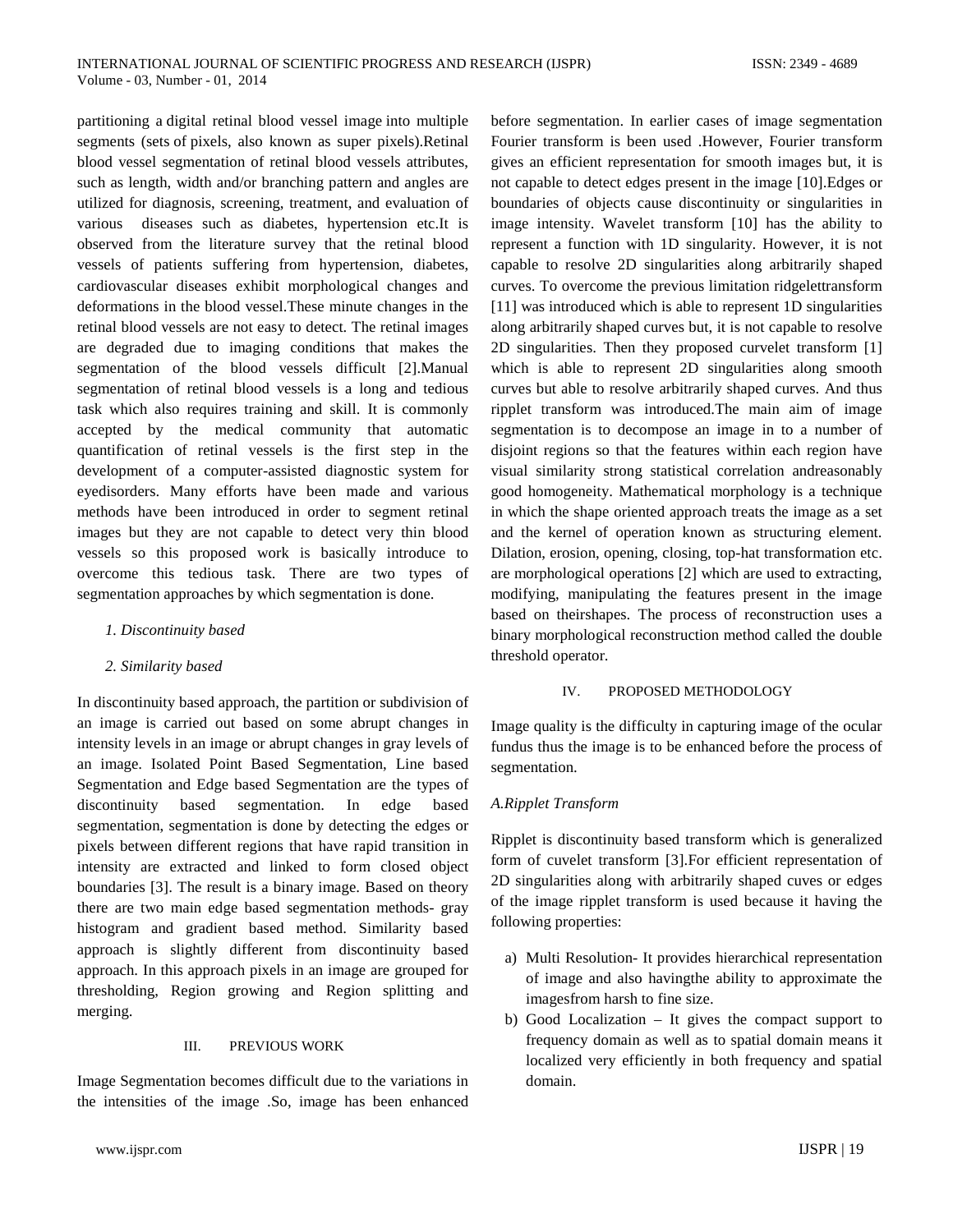- c) High Directionality Ripplet function can obtain more directions with the increasing in resolution of image.
- d) General Scaling and Support It has the ability to represent scaling with arbitrary degree and support.
- e) Anisotropy –Means it has the ability to extract the singularities along with various curves.
- f) Fast Coefficient Decay Coefficient decay in Ripplet transform is faster than the other transforms.

### *B. Concept of Ripplets*

Curvelet transform has the ability to represent the 2D singularities along with C2 curves.Curvelet uses a parabolic scaling law to show anisotropic directionality [3]. But, there is no clear idea that why parabolic scaling was selected for achieving anisotropic directionality in curvelet. To overcome this, Jun Xu, Lei Yang and Dapeng Wu proposed a new transform called Ripplet transform Type I(Ripplet-I), which is generalize form of curvelet transform. Generalized ripplet transform added two parameters i.e. support c and degree. These parameter provides anisotropic capability to show 2D singularities along with arbitrarily shaped curves. The ripplet function can be generated as:

$$
\hat{\rho}_{a\vec{b}\theta}\left(\vec{x}\right) = \rho_{a\vec{0}0}(R_{\theta}\left(\vec{x}-\vec{b}\right)(1))
$$

Where  $\rho_{\alpha\vec{0}0}$  tends to ripplet element functionand  $R_{\theta} =$  $\begin{bmatrix} \cos \theta & \sin \theta \\ -\sin \theta & \cos \theta \end{bmatrix}$  is the rotation matrix. The function of ripplet in frequency domain is define as

$$
\hat{\rho}_a(r,\omega) = \frac{1}{\sqrt{c}} a^{\frac{1+d}{2d}} W(a,r) V\left(\frac{a_d^1}{c_a}\omega\right) (2)
$$

Where  $\hat{\rho}_a(r, \omega)$  tends to Fourier transform of  $\rho_{a\vec{0}0}(\vec{x})$ ,  $W(r)$ tends to 'radial window' on[1/2,2] and  $V(x)$  is the angular windowon [-1, 1].These two windows partition the polar frequency domain into wedges as shown in Fig. 1.3

The set of functions  $\{\hat{\rho}_{a\vec{b}\theta}\}$  is defined as Ripplet functions or ripplets for short, because in spatial domain these functions have ripple- like shapes. c determines the support of ripplets and d is defined as the degree of ripplets. Fig. 1.4 shows ripplets with different c and different d in spatial domain. From Fig. 1.4, we can see that ripplet functions decay very fast outside the effective region, which is an ellipse with the major axis pointing in the direction of the ripplet. The major axis is defined as the effective length and the minoraxis, which is orthogonal to the major axis, is theeffective width.

The values of c and d will actually affect the effective length and width of ripplets in



Fig. 1.3 The tiling of polar frequency domain. The shadowed 'wedge' corresponds to the frequency transform of the element function.

spatial domain. The effective region has the following properties for its length and width: width  $\approx c \times$  lengthd.

For fixed d, the larger c is, the shorter the width is and the longer the length is. When c is fixed and d gets larger, the width gets shorter and the length is elongated.

The customizable effective region tuned by support c and degree d bespeaks the most distinctive property of ripplets – the general scaling. For  $c = 1$ ,  $d = 1$ , both axis directions are scaled in the same way. So ripplet with  $d = 1$  will not have the anisotropic behavior. For  $d > 1$ , the anisotropic property is reserved for ripplet transform. For  $d = 2$ , ripplets have parabolic scaling; for  $d = 3$ , ripplets have cubic scaling; and so forth. Therefore, the anisotropy provides ripplets the capability of capturing singularities along arbitrary curves. The ripplets as the generalization of curvelet have almost all the properties of curvelet except the parabolic scaling. Ripplets can get multi-resolution analysis of data. For each scale, ripplets have different compact supports such that ripplets can localize the singularities more accurately. Ripplets are also highly directional to capture the orientations of singularities.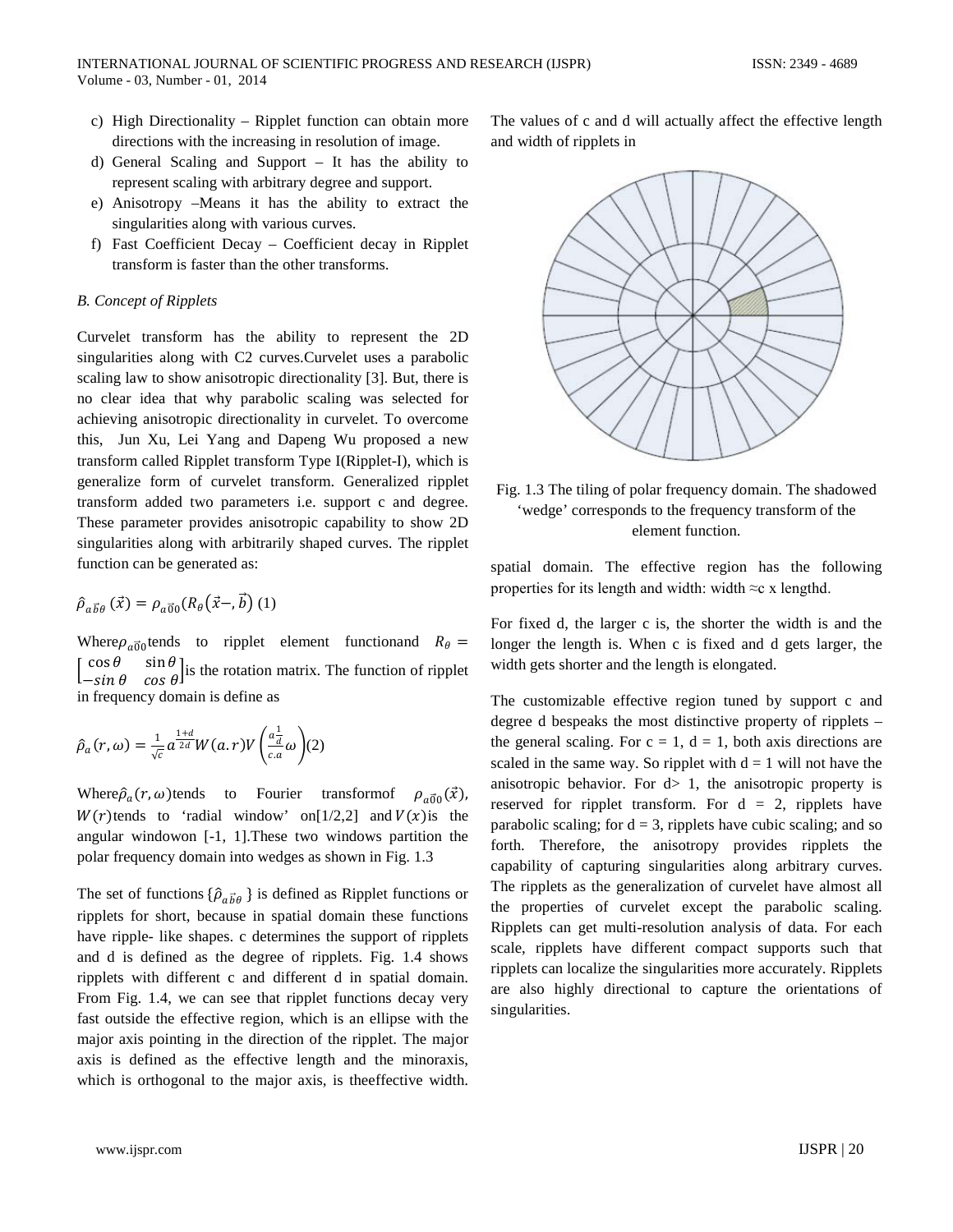

Fig.1.4 Ripplets in spatial domain with different degrees and supports, which are all located in the center, i.e.,  $b = 0$ . (a)  $a = 3$ ,  $\theta = 3 \pi / 16$ ,  $c = 1$ ,  $d = 2$ , called curvelet particularly.(b)  $a = 3$ ,  $\theta$  $= 3 \pi /16$ ,  $c = 1.5$ ,  $d = 2$ . (c)  $a = 4$ ,  $\theta = 3 \pi /16$ ,  $c = 1$ ,  $d = 4$ . (d)  $a = 4$ ,  $\theta = 3 \pi / 16$ ,  $c = 1.5$ ,  $d = 4$ .

#### *C. Discrete Ripplet Transform (DRT)*

Digital image processing needs discrete transforms. The discretization of continuous ripplet transform is actually based on the discretization of the parameters of ripplets. For the scale parameter a, we sample at dyadic intervals. The position parameter b and rotation parameter are sampled at equalspaced intervals.a,  $b$  and  $\theta$  are substituted with discrete parameters  $a_i \overrightarrow{b_k}$  and  $\theta_i$ , which satisfy that  $a_j = 2^{-j}$ ;  $\overrightarrow{b_k} = [c \cdot 2^{-j} \cdot k_1, 2^{-j/d} \cdot k_2]^T$ 

and

where

$$
\theta_l = \frac{2\pi}{c} \cdot 2^{-[1-1/d]} \cdot l
$$

$$
k = [k_1, k_2]^T \cdot (\cdot)^T
$$

Denotes the transpose of a vector and  $j, k_1, k_2, l \in \mathbb{Z}$ .the degree of ripplets cantake value from R. Since any real number can be approximated by rational numbers, we can represent d

www.ijspr.com IJSPR | 21

with  $d = n/m$ ,  $m \neq 0 \in \mathbb{Z}$ . Usually, we preferm,  $m \in N$  and  $n$ , mare both primes. The 'wedge' corresponding to the ripplet function in the frequency domain is

$$
H_{j,l}(r,\theta) = \left\{ 2^j \le |r| \le 2^{2j}, \left| \theta - \frac{\pi}{c} \cdot 2^{|j(1-\frac{1}{d})|} \cdot l \right| \\ \le \frac{\pi}{2} 2^j \right\} \tag{3}
$$

The parameter c controls the number of directions in the highpass bands. d controls how the number of directions changes across bands. For fixed c, d helps to control the resolution in directions at each high-pass band. Given d, c controls the number of directions at all high-pass bands. c and d determine the final number of directions at each band together.

The discrete ripplet transform of an M X N image $f(n_1, n_2)$  will be in the form of

$$
R_{j,\vec{k},l} = \sum_{n_1=0}^{M-1} \sum_{n_2=0}^{N-1} f(n_1, n_2) \overline{\rho_{j,\vec{k}l}(n_1, n_2)},
$$
\n(4)

Where  $R_{j,\vec{k},l}$  are the ripplet coefficients.

The image can be reconstructed through inverse discrete Ripplet Transform

$$
\tilde{f}(n_1, n_2) = \sum_{j} \sum_{\vec{k}} \sum_{l} R_{j, \vec{k}, l} \rho_{j, \vec{k}, l}(n_1, n_2)
$$
\n(5)

Ripplets provide a new tight frame with sparse representations for images with discontinuities along c d curves.

Nonlinear approximation (NLA) of images is adopted as a common comparison approach toquantify the performance of sparse representation of transforms. Considering we have ortho-normal basis and the corresponding coefficients. Then the coefficients are sorted in descending order with respect to themagnitude. The nonlinear approximation is obtained using n-largest coefficients. Since ripplet transform provides a tight frame, the concentration of ripplet coefficients will lead to more accurate approximation in NLA. The faster the coefficients decay, the more compact energy will be allocated to the fewer large coefficients.

#### *Image Segmentation*

The segmentation process is done by morphological operator to enhance the image quality. FCM i.e. Fuzzy C-mean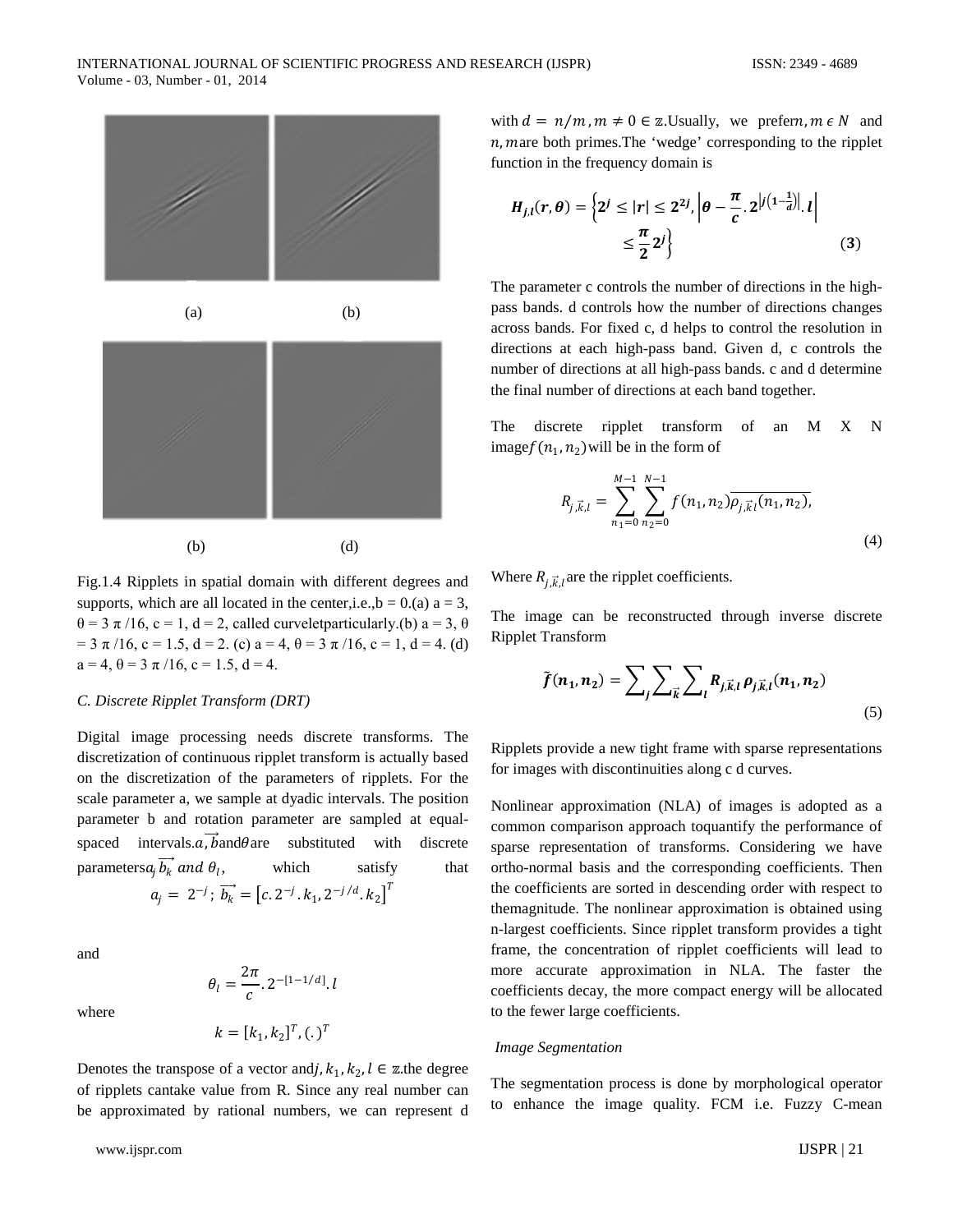clustering, clustering is a technique by which grouping of similar data or objects done between them and these group of similar data or objects known as cluster.FCM is a mathematical morphological technique which allows one piece of data to belong two or more clusters [5].This method was introduced by Ruspini and later extended by Dunn and Bezdek and has been widely used in image processing, pattern recognition and cluster analysis. This method introduces the fuzziness for the belonging of each object and can retain more information of the data set than the hard K-mean clustering algorithm. On the basis of distance between the cluster and the data point FCM assigns membership to each data point corresponding to each cluster center. The summation of membership of data point should be equal to 1. The objective function can be define as

$$
J_m = \sum_{i=1}^N \sum_{j=1}^C u_{ij}^m ||x_i - c_j||^2, 1 \le m \le \infty
$$

Where m i.e. fuzziness exponent is any real number which is greater than 1.N tends to number of data. C tends to number of cluster.  $u_{ij}$  tends to degree of membership of  $x_i$  in the cluster j. $x_i$ tends to  $i^{th}$  of d- dimensional measured data and  $c_i$  tends to d- dimension center of cluster ,‖∗‖ is any norm expressing the similarity between any measured data and the center.

Fuzzy clustering [5] is obtained from an iterative optimization of the objective function shown above, with the update membership  $u_{ii}$  and the cluster  $c_i$  by



Where  $||x_i - c_j||$  the distance from point I to current cluster center j is,  $||x_i - c_k||$  is the distance from the point i to other cluster center k.

$$
C_j = \frac{\sum_{i=1}^{N} u_{ij}^{m} \cdot x_i}{\sum_{i=1}^{N} u_{ij}^{m}}
$$

The iteration will stop when $\{u_{ij}^{k+1} - u_{ij}^k\} < \varepsilon$ 

Where  $\varepsilon$ tends to termination criterion between 0 and 1,  $k$  are the iteration steps.

#### *Advantages of FCM algorithm*

FCM gives result comparatively better than k- means algorithm.

It gives best result on overlapped dataset.

In FCM, data point is assigned membership to each cluster as a result of which data point may belong to more than one cluster.

## V. EXPERIMENTAL RESULTS

#### *A. Data base used*

DRIVE data base of retinal images used as input image which contains 40 color images of retina with 556×584 pixel and 8 bits per color channel.

#### *B. Implementation*

This proposed method is been implemented using MATLAB version 7.12.0.635. The green channel has the highest contrast with the background so it is selected from the database. This green channel image is been applied as the input image for the DRT and again inverse DRT is been applied to get the reconstructed image. Enhanced image is obtained by varying the values of parameters c and d. With a nonlinear approximation the process of DRT is done and the final enhanced image is been got.



(a)

The calculated PSNR value of the image measured the quality of enhanced image and for the image 1 of DRIVE database which was considered as input, it was found to be 30.28 db. The segmentation process is done by using the FCM i.e. morphological method and which is using the difference between the dilation and erosion operators. The segmented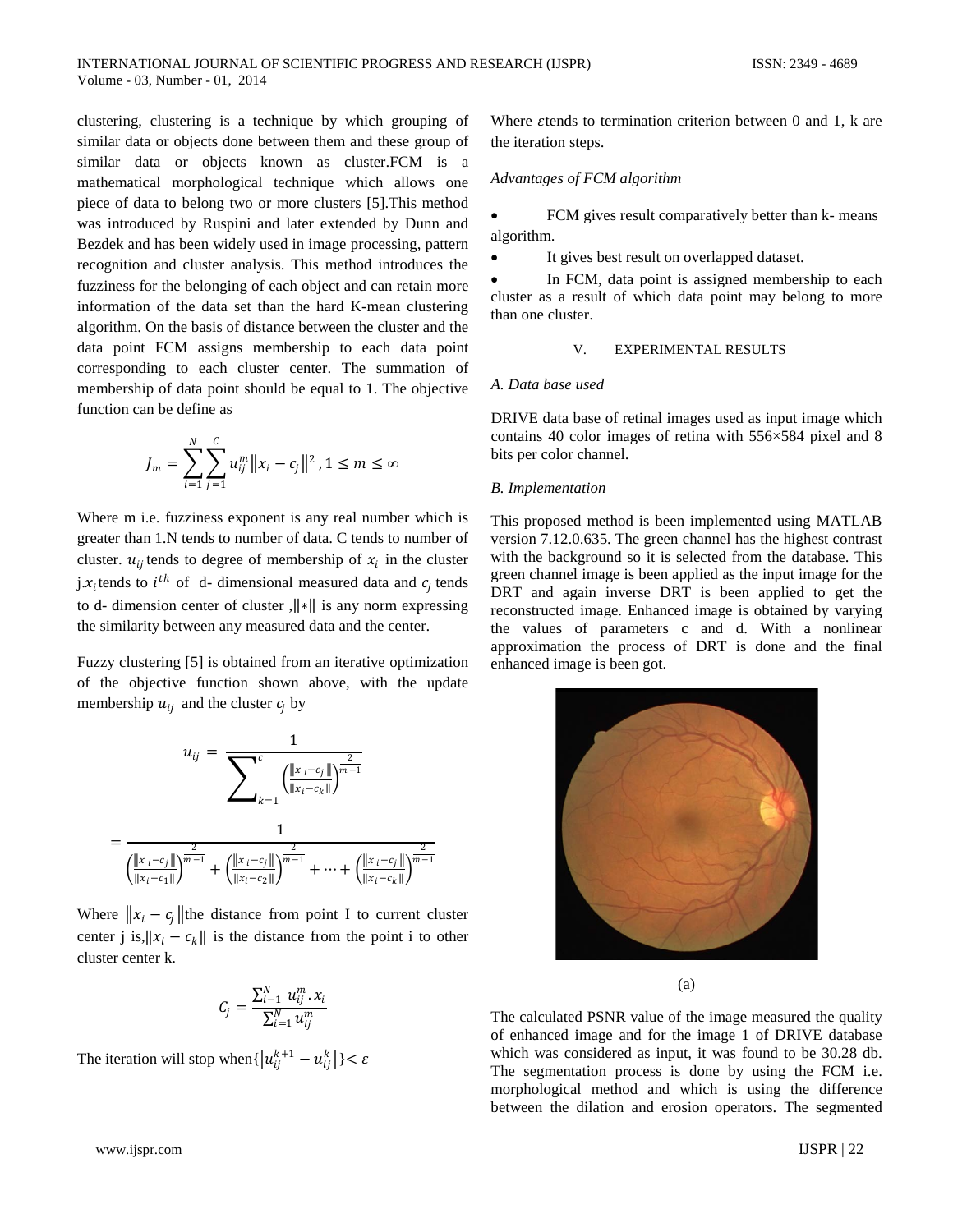image is been got. To extract the connected components of image the segmented image undergoes reconstruction than got the resulting image which contains connected components.



(b)









Fig.1.5 (a) The input image from the DRIVE database, (b) Green channel image of input image, (c) Enhanced image, (d) Segmented image

### VI. CONCLUSION

It is clear from above picture frames that Retinal Blood vessels adopting Retinal Blood Vessel Segmentation using Ripplet Transform and FCM the visibility of blood vessels are much better than the previous method. This technique helps in precise analysis of variations in the sizes and shapes of retinal blood vessels which ensure physician to give exact analysis of depth of diseases.

## VII. FUTURE SCOPE

Any research work always has scope for further research and betterment. Following are some points on which further research work can be carried out on proposed work.

- Here, Ripplet Transform is used for 2D singularities. A fine tuning of transform will also use for 3D singularities.
- The proposed work is based only on green channel images, the work could be extended to colour images too.

#### REFERENCES

- [1] Miri Mohammad Saleh and Mahloojifar Ali "Retinal Image Analysis Using Curvelet Transform and Multistructure Elements Morphology by Reconstruction", in proc. IEEE Transactions on Biomedical Engineering, Vol. 58, NO. 5, MAY 2011.
- [2] Silvia M.Jenifer, Poovizhi S, "Retinal Image Analysis using Ripplet-I Transform and Segmentation using Morphological Gradient", in proc. International Journal of Emerging Technology and Advanced Engineering Volume 2, Issue 12, December, 2012.
- [3] Jun Xu, Lei Yang and Dapeng Wu, "Ripplet: A New Transform for Image Processing", in proc. JVCIR Volume1.3,2010.
- [4] Ch. Wu, G. Agam, and P. Stanchev, "A General Framework for VesselSegmentation in Retinal Images," in Proc. IEEE Int. Symp. Comput. Intel. Rob. Autom, pp. 37–42 Jun. 2007.